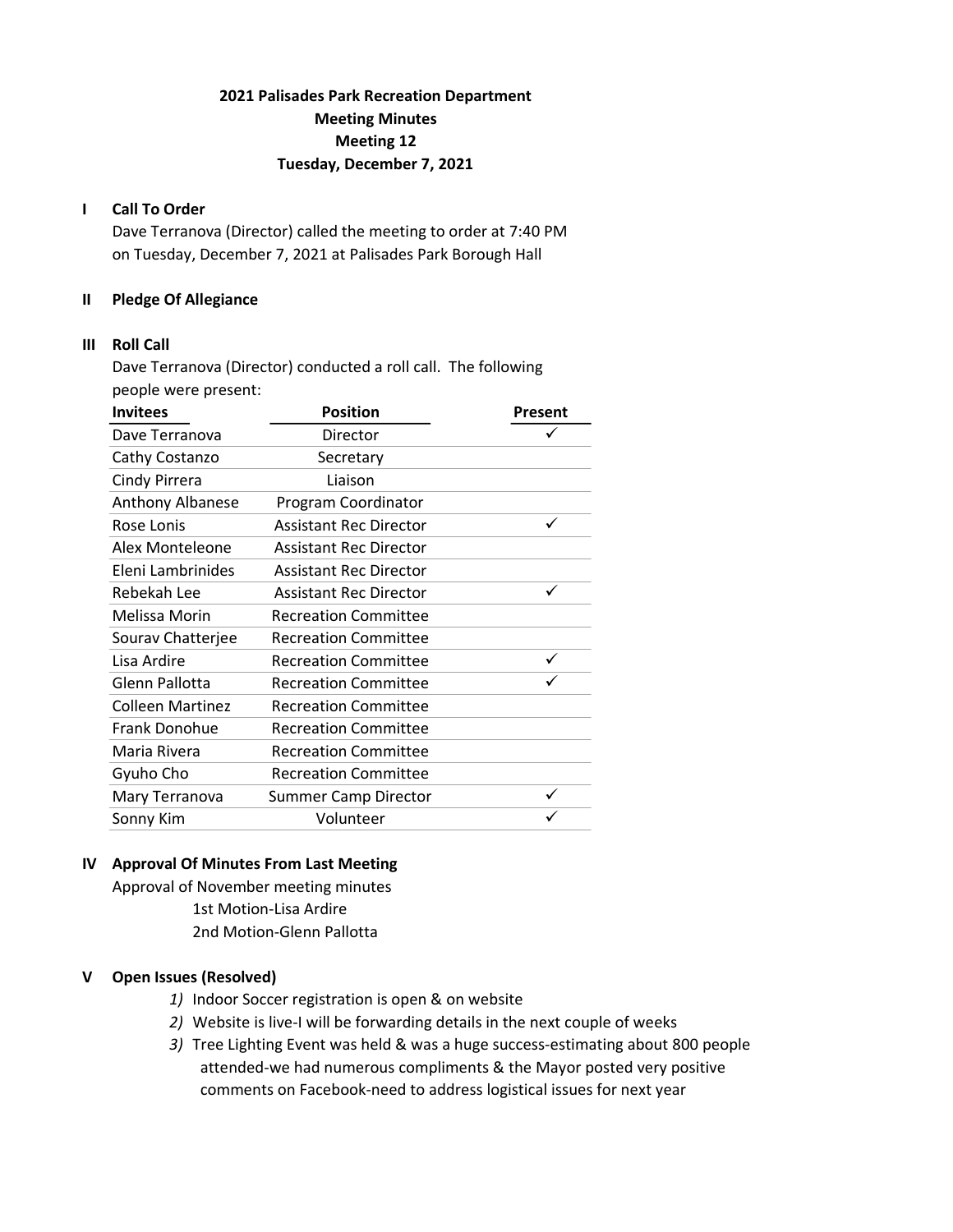# V Open Issues (Resolved)-Continued

4) Met with Dr Cirillo-he approved an assembly for us to hand out flyers-discussed supporting HS programs & having HS coaches help our programs as well-adjusted procedural issues concerning email distribution, invoicing & requesting BOE facilities going forward-also agreed to split the costs of repairing Lindbergh field-also I will set up a meeting with myself, Dr Cirillo & Mayor Chung to explore ways a Recreation Center buidling could possibly be built with the BOE's help

# VI New Business (Working)

- 1) Set up CPR Classes-on hold due to Covid-Cathy to follow up-Englewood see if we could book for Borough Hall-Lisa Panzella-Jan-Feb setup
- 2) Flyer with all upcoming programs will be handed out as part of assemblies we will be having in Jan/Feb 2022
- 3) Per Dave's discussion with Dr Cirillo & AD Spafford-emails will be sent to all HS coaches to ask what Recreation can do to support their programs
- 4) Continue to plan 2022 Memorial Day Parade-checking into ordering a podium-need to step up contacting bands & other groups to attend - Joe Sperlazzo (cars) - Chamber Of Commerce - Elks - Cheer - Library - PPLLL - Mayor & Council - Brownies - PPFD Band - PPBOE - Dance Team - KHS - HIS - PPHS Band - Korean American SC
- 5) Possibility of attending a NJ Devils game as I was contacted by their sales department
- 6) Hoping to get tractor fixed & take advantage of warm weather to build a new pitchers mound at Lindbergh Field
- 7) Negotiating with Morningside Lane for 2022 Summer Concert Series for potential booking
- 8) Negotiating dates, times & location for Chess classes-hoping to start some time in in the Spring - approximately \$120 per child - 10 week program
- 9) Schedule a Movie Theater rental-maybe in Dec/Jan Sing 2 Dec 29?
- 10) I will contact the 8 children registered for Cheer & explain we have exhausted all options for this year-Need to set up a program for next fall
- 11) Need to start Middle School Basketball practices at Lindbergh-gym has been reserved send Melissa practice dates-per coach Brian practices to start next week
- 12) We will have 1 home game, possibly 2 for Middle School Basketball at PPHS Gym
- 13) Need to start an intramural basketball league-kids need to start playing real games to aid in their development-Tyler Daniel can send referees if we need-April or later start date per AD Spafford to use HS gym-we could use Lindbergh if we want-
- 14) Need to talk to Roy or Mary regarding proper procedure for submitting requisitions

| <b>Restart Existing</b>  |                                      |                         |                     |
|--------------------------|--------------------------------------|-------------------------|---------------------|
| <b>Programs/Events</b>   | <b>Potential New Programs/Events</b> |                         |                     |
| Volleyball               | Golf                                 | Adult Kickball          | <b>Bowling</b>      |
| <b>Cross Country</b>     | Indoor Skydiving                     | American Dream Trip     | Ping Pong           |
| Skiing                   | Field/Family Day                     | Senior Prom for Elderly | Arts & Crafts       |
| Middle School Basketball | Cooking                              | Disco Night for Elderly | <b>Comedy Night</b> |
| Softball                 | Bingo-Family & Candy                 |                         | Badminton           |